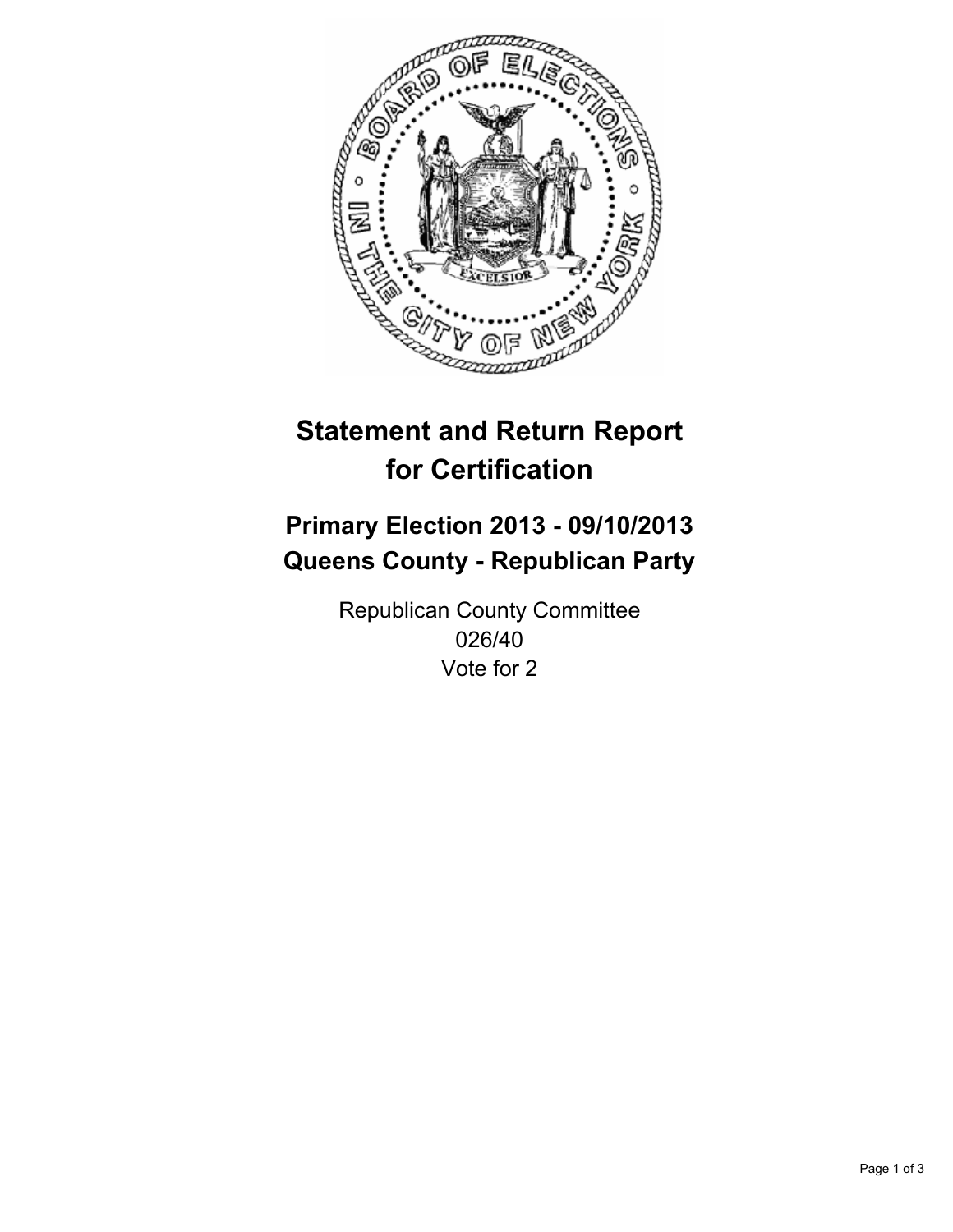

## **Assembly District 40**

| <b>EMERGENCY</b>       | 0  |
|------------------------|----|
| ABSENTEE/MILITARY      | 0  |
| <b>FEDERAL</b>         | 0  |
| SPECIAL PRESIDENTIAL   | 0  |
| AFFIDAVIT              |    |
| <b>SALVATORE CIPPO</b> | 4  |
| <b>JANET MALONE</b>    | 4  |
| ZHI QIU MIN            | 8  |
| KARINA SANCHEZ         | 4  |
| <b>Total Votes</b>     | 20 |